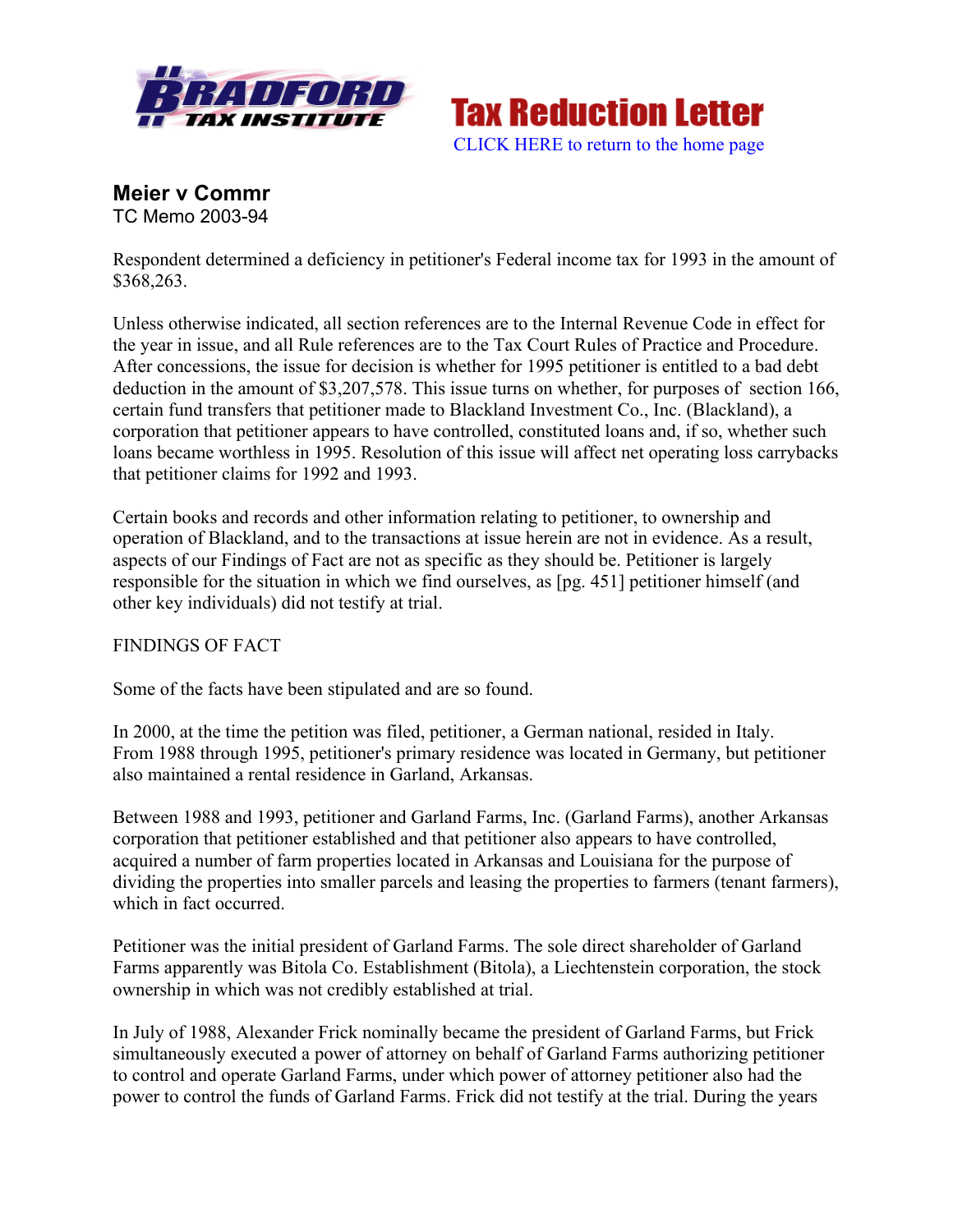1988 through 1996, various employees of Garland Farms regarded petitioner as the owner and/or general manager of Garland Farms.

Trial evidence suggests that the tenant farmers to whom Garland Farms leased the farm properties represented high credit risks and could not obtain financing from commercial banks to finance their farm operations.

On April 3, 1992, Blackland was incorporated in Arkansas for the purpose of making loans to the tenant farmers to whom Garland Farms leased farm properties.

During 1994, 1995, and 1996, petitioner was secretary of Blackland, and various employees of Garland Farms were the nominal shareholders and other officers of Blackland and were involved, along with petitioner, in the day-to-day operations of Blackland. Blackland, however, did not treat any of its officers, nor anyone else, as employees, and Blackland did not pay any wages. Blackland's balance sheets for December 31, 1992, through December 31, 1996, reflect that its nominal shareholders paid a total of \$1,000 for their stock in Blackland.

The record does not reflect that petitioner owned any direct stock interest in Blackland. As indicated, however, petitioner appears to have been in control of Blackland, and petitioner provided Blackland with most of the funds Blackland needed to make loans to the tenant farmers.

In April of 1992, petitioner contends that he, as creditor, entered into a financing arrangement with Blackland that constituted a revolving line of credit with Blackland under which petitioner alleges he agreed to loan to Blackland a maximum principal amount of up to \$2 million at an annual interest rate of 7.5 percent. Other than general reference in the note referred to below to a loan from petitioner to Blackland, petitioner's purported agreement to extend a multimillion dollar line of credit to Blackland is not documented in the trial evidence. No written loan agreement or line of credit agreement was executed by petitioner.

On April 13, 1992, a document entitled "revolving credit note" was executed only by the nominal president of Blackland in favor of petitioner under which Blackland purported to agree to repay to petitioner funds to be extended to Blackland under the above purported revolving line of credit (revolving credit note). No schedule for the payment of principal or interest is set forth in the revolving credit note, other than simply to indicate that any outstanding principal would be payable on demand [pg. 452] no later than December 31, 1992, and, as indicated, the note makes general reference to an obligation of petitioner to make a loan to Blackland. Petitioner, however, is not a signatory on the revolving credit note.

Petitioner controlled and determined the stated terms of Blackland's \$2 million revolving credit note. As stated above, the note was executed in 1992 by the nominal president of Blackland at the direction of petitioner. No negotiations or arm's-length discussions on behalf of Blackland occurred in connection with the terms of the \$2 million revolving credit note.

According to the May 31, 1992, balance sheet and year-to-date income statement of Blackland that is in the record, at the time the \$2 million revolving credit note was executed on April 13, 1992, on behalf of Blackland, Blackland had no capital, no income, and no retained earnings. No security agreement was entered into between petitioner and Blackland to provide collateral in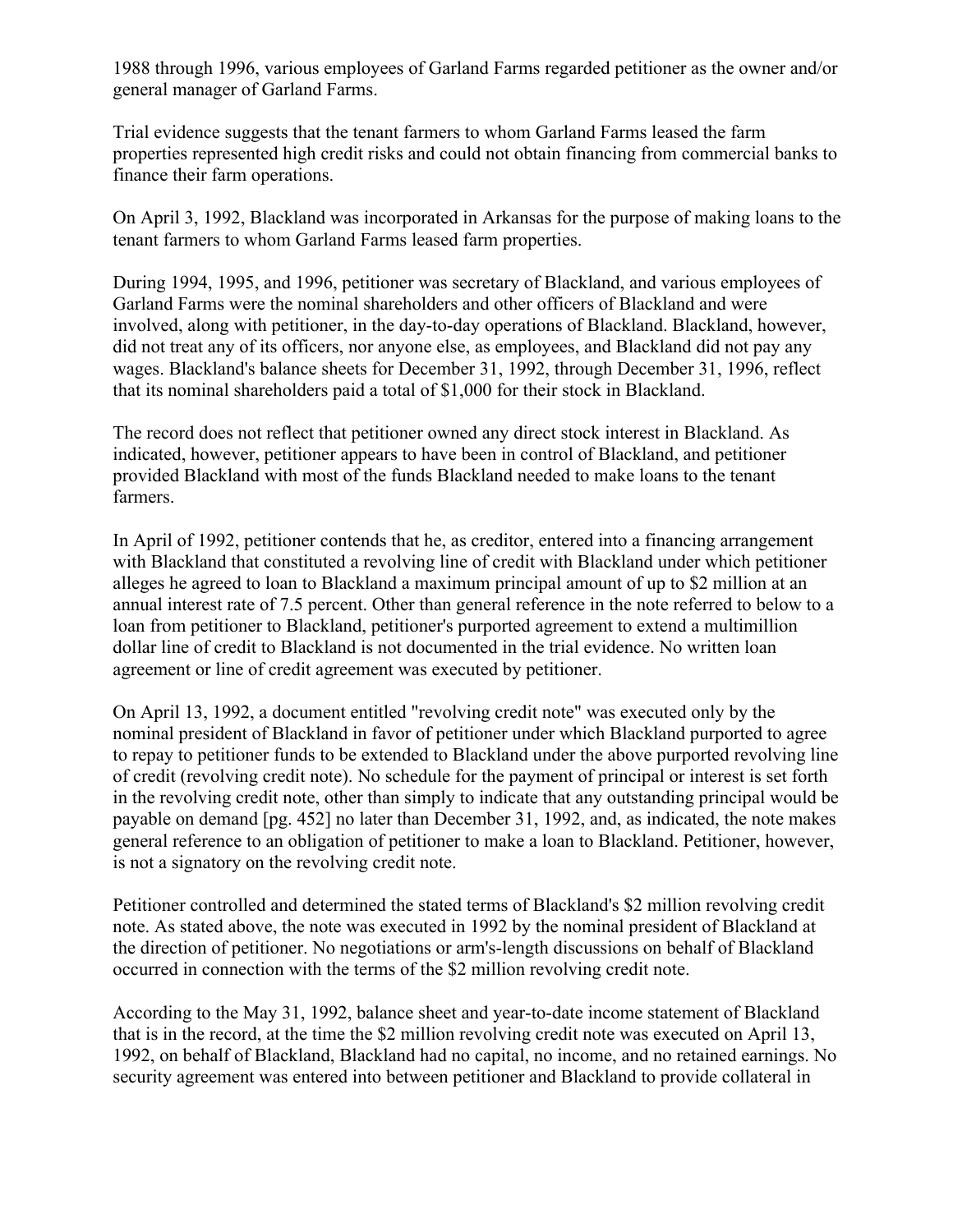favor of petitioner for any funds petitioner transferred to Blackland under the revolving line of credit.

During 1992 and until July of 1993, in spite of the existence of the April 13, 1992, revolving credit note, no transfers of funds occurred between petitioner and Blackland.

Minutes of the meeting of the nominal shareholders of Blackland held on March 9, 1995, state that the \$2 million revolving credit note was orally renewed for 1993 and 1994.

On March 10, 1995, another document also entitled "revolving credit note" was executed by the president of Blackland in favor of petitioner under which Blackland again purported to agree to repay to petitioner funds to be extended to Blackland under a loan from petitioner up to a maximum principal amount of \$2.5 million at an annual interest rate of 8 percent. No schedule for the payment of principal or interest is set forth in this second purported revolving credit note (revolving credit note), and the note reflects no maturity date. The note makes general reference to an obligation of petitioner to make a loan to Blackland. Petitioner, however, is not a signatory on this revolving credit note.

As was the first, this second revolving credit note was executed by the president of Blackland at the direction of petitioner. No negotiations or arm's-length discussions on behalf of Blackland occurred in connection with the terms of the March 10, 1995, \$2.5 million revolving credit note. Again, no separate written loan agreement or line of credit agreement to be associated with this second revolving credit note is found in the record.

Beginning in July of 1993, and in 1994 and 1995, petitioner transferred funds to Blackland in the total cumulative amount of \$3,545,020, and Blackland transferred funds to petitioner in the total cumulative amount of \$724,480.

Blackland's monthly balance sheets as of July 31 and August 31, 1993, reflect the funds received from petitioner in those 2 months as "shareholder loans", even though petitioner claims not to have been a shareholder of Blackland. Beginning in September of 1993 and through 1996, the funds transferred by petitioner to Blackland were classified on Blackland's monthly balance sheets as "Note Payable-Moccasin Farms".

The nature of Moccasin Farms as a legal entity is not disclosed in the record. Petitioner contends, and respondent apparently does not dispute, that petitioner, Garland Farms, and Blackland treated Moccasin Farms as an alter ego of petitioner individually.

The schedule below reflects the dates and the amount of funds transferred between petitioner and Blackland in 1993, 1994, and 1995, as reflected on "worksheets" to which the parties have stipulated. [pg. 453]

|      | <b>Amount Transferred By</b> | <b>Amount Transferred By</b>   |
|------|------------------------------|--------------------------------|
| Date | Petitioner To Blackland      | <b>Blackland To Petitioner</b> |
|      |                              |                                |
| 1993 |                              |                                |
|      |                              |                                |
| 7/16 | \$300,000                    |                                |
| 8/11 | 80,000                       |                                |
| 8/25 | 50,000                       |                                |
|      |                              |                                |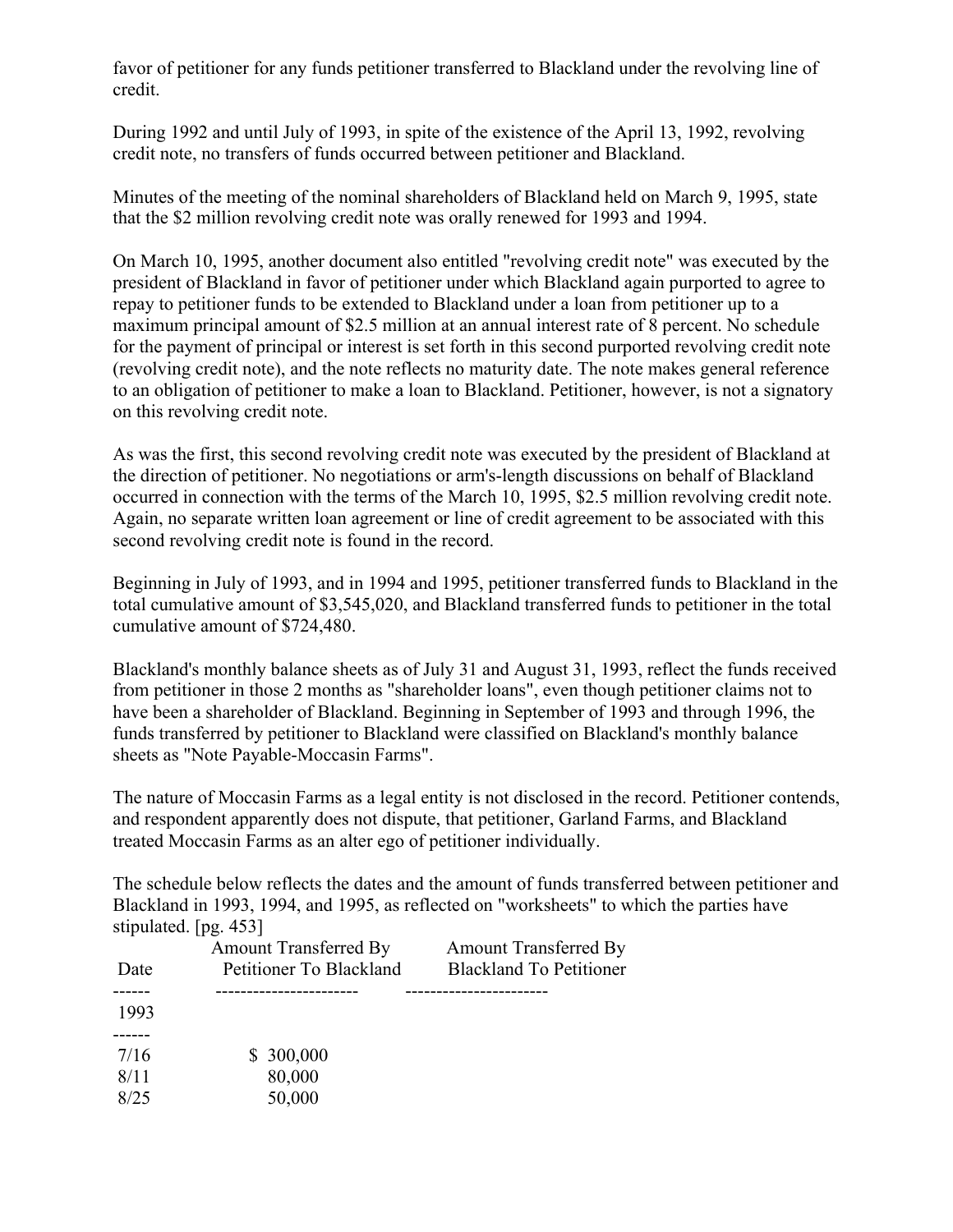| 9/10              | 730,350       |                    |
|-------------------|---------------|--------------------|
| 12/31             |               | \$40,471<br>------ |
| <b>Total-1993</b> | \$1,160,350   | \$40,471           |
| 1994              |               |                    |
| 1/31              | \$<br>1,268   |                    |
| 5/11              |               | \$91,579           |
| 5/18              |               | 25                 |
| 5/27              | 474,054       |                    |
| 7/01              | 300,000       | 9,184              |
| 7/28              | 202,150       |                    |
| 7/31<br>8/10      |               | 2,596              |
| 8/17              |               | 1,399<br>576       |
| 8/19              |               | 2,247              |
| 8/24              |               | 613                |
| 8/25              | 100,000       |                    |
| 9/13              | 300,000       |                    |
| 9/14              |               | 342                |
| 9/19              | 100,000       |                    |
| 9/21              |               | 1,000              |
| 10/05             |               | 483                |
| 10/12             |               | 1,601              |
| 11/02             |               | 170                |
| 11/09             |               | 245                |
| 11/15             |               | 4,513              |
| 11/21             | 740           | 487,117            |
| 12/31             |               | 19,065             |
| <b>Total-1994</b> | \$1,478,212   | \$622,755          |
| 1995              |               |                    |
| 2/13              |               | \$<br>681          |
| 3/14              |               | 1,253              |
| 4/20              |               | 630                |
| 5/01              |               | 2,599              |
| 5/11              |               | 5,052              |
| 6/01              |               | 135                |
| 6/07              |               | 3,365              |
| 6/13              |               | 360                |
| 6/21<br>7/05      |               | 9,979              |
| 7/10              | 200,000<br>\$ | 7,250              |
| 7/12              |               | 12,712             |
| 7/19              | 250,000       |                    |
| 7/26              |               | 1,526              |
|                   |               |                    |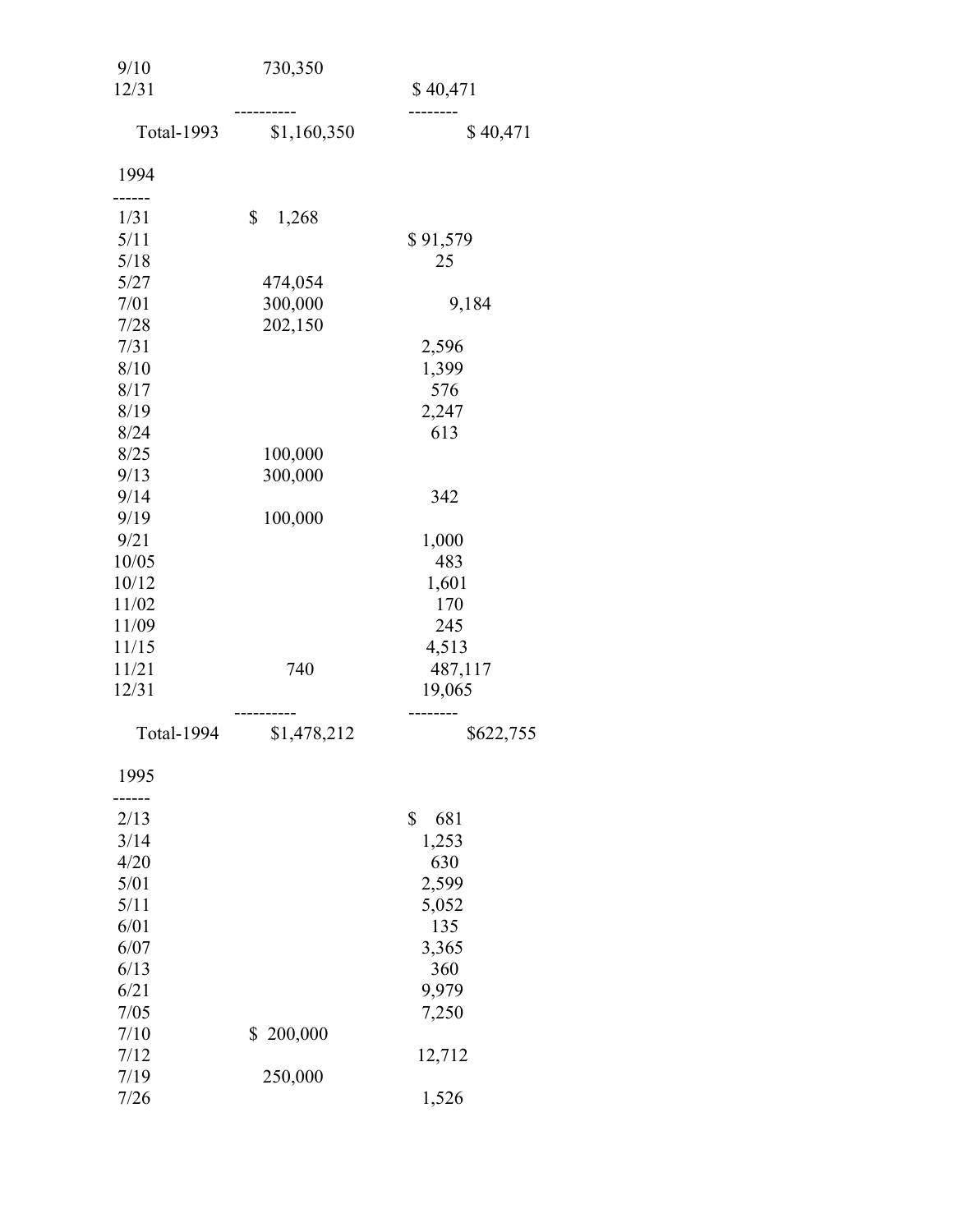| 8/10                    |             | 78        |
|-------------------------|-------------|-----------|
| 8/21                    | 250,000     |           |
| 8/31                    |             | 4,130     |
| 9/18                    | 30,000      |           |
| 10/13                   | 85,000      |           |
| 10/31                   | 50,000      | 285       |
| 11/14                   | 35,000      |           |
| 12/31                   | 6,458       | 11,219    |
|                         |             |           |
| Total-1995              | \$906,458   | \$61,254  |
|                         |             |           |
| <b>Total Cumulative</b> | \$3,545,020 | \$724,480 |

With respect to the \$487,117 transferred by Blackland to petitioner on November 21, 1994, \$159,028 thereof was identified on the above worksheets as "accrued interest" on funds transferred by petitioner to Blackland as of that date, which were the only funds transferred by Blackland to petitioner between 1993 and 1995 that were identified as interest.

On March 10, 1995, the president of Blackland and petitioner signed a "security agreement" wherein Blackland purportedly granted petitioner a security interest in all of the then-owned and after-acquired property and assets of Blackland for the stated purpose of securing the funds transferred by petitioner to Blackland under the terms of the purported \$2 and \$2.5 million lines of credit. There is, however, no evidence in the record of the filing of a financing statement by petitioner to perfect his purported security interest in the property and assets of Blackland with respect to funds he transferred to Blackland.

Also on March 10, 1995, there was adopted on behalf of Blackland a resolution to allow petitioner and petitioner's wife (who was not an officer or employee of Blackland) access to "any or all funds" from Blackland's bank accounts. The resolution reflects no limit on the purpose or use for which petitioner and his wife were authorized to make withdrawals from Blackland's bank accounts.

Between 1992 and 1995, using the funds received from petitioner, Blackland loaned millions of dollars to the tenant farmers to whom Garland Farms had leased farm properties. The funds loaned to the tenant farmers were used by the farmers to pay farm operating expenses and living expenses. On some occasions, Blackland would directly pay third-party vendors for expenses of the tenant farmers, and Blackland would add to the balance of the farmers' outstanding loans the amounts it had paid to the third parties on behalf of the farmers.

Funds loaned by Blackland to the tenant farmers were secured in favor of Blackland through security interests on the farmers' crops and crop proceeds, and Blackland's security interests therein were perfected. Also, as further security and as a loan repayment mechanism, the farmers assigned to Blackland their rights to crop insurance payments and to U.S. Department of Agriculture price support and production adjustment payments (hereinafter "Government payments").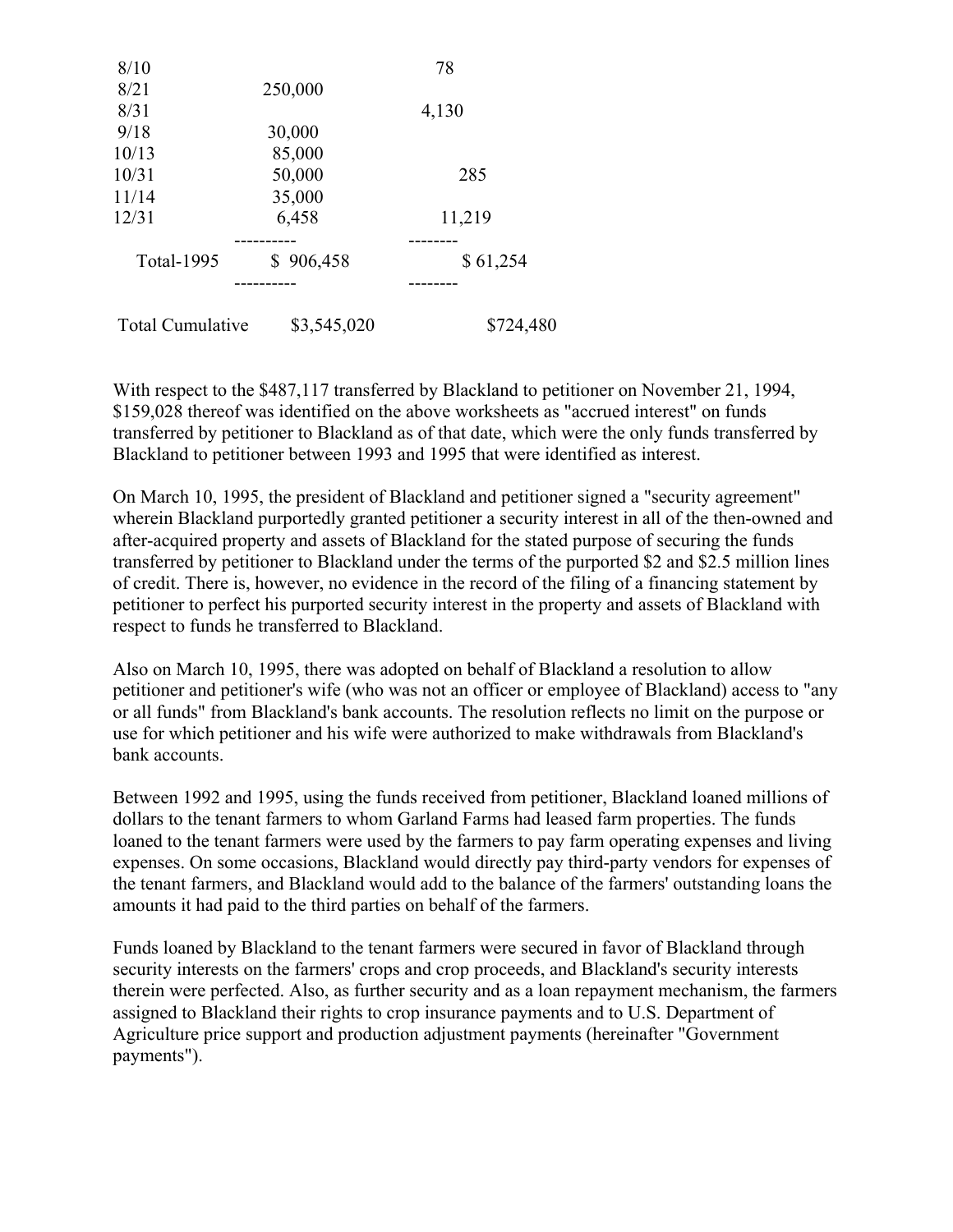The Government payments received by Blackland on behalf of the tenant farmers, as a result of the above assignment, were the primary source of the funds that were transferred by Blackland to petitioner.

By September of 1995, the tenant farmers owed Blackland approximately \$3,250,000. In September of 1995, based apparently on projected net losses for the tenant farmers, petitioner ceased transferring funds to Blackland except to the extent necessary for Blackland to finance the current harvest of various farmers' crops.

In October of 1995, letters were mailed on behalf of Blackland notifying suppliers of certain tenant farmers that Blackland would not pay any more expenses of the tenant farmers and notifying wholesalers (to whom the farmers sold crops) of the liens Blackland possessed on the crop sales proceeds.

As of December 31, 1995, the above-referred-to worksheets reflecting fund transfers between petitioner and Blackland reflect a purported total loan balance due from Blackland to petitioner in the amount of \$2,979,568 1 and interest due to peti-[pg. 455] tioner as of that date of approximately \$227,990 2 .

Between December of 1995 and February of 1996, settlement agreements were entered into between Blackland, Garland Farms, and a number of the tenant farmers regarding repayment of the loans that the tenant farmers owed to Blackland. Under the terms of the above settlement agreements, crop production costs of certain farmers were to be paid by Blackland, and in return the farmers promised to transfer any crop proceeds, crop insurance payments, and Government payments received first to Garland Farms in payment of rent on the farm properties and then to Blackland in repayment of the loans.

In February of 1996, a number of the tenant farmers who had past due loans owed to Blackland and who had not yet entered into settlement agreements with Garland Farms and Blackland filed for bankruptcy.

For the first time, on Blackland's March 31, 1996, balance sheet (and thereafter on its balance sheets for April and May 1996) there is reflected a "Note Receivable" from petitioner, suggesting that during the month of March 1996, there was transferred from Blackland to petitioner \$600,000. Any such transfer apparently would have occurred under the above March 10, 1995, resolution in favor of petitioner and petitioner's wife with regard to their control of the funds of Blackland.

In April of 1996, those tenant farmers who had filed for bankruptcy entered into settlement agreements with Blackland under which Blackland agreed to release the tenant farmers from all liability to Blackland on the farm loans in return for an assignment from the tenant farmers to Blackland of all rights to crop proceeds, crop insurance payments, and Government payments. The trial record does not disclose the amount of funds that Blackland and/or petitioner recovered under the above assignments by the farmers of their crop proceeds, crop insurance payments, and Government payments. From April 1, 1996 through December 1, 1996, however, Blackland's monthly balance sheets reflect that Blackland received approximately \$350,000 in loan repayments from the tenant farmers.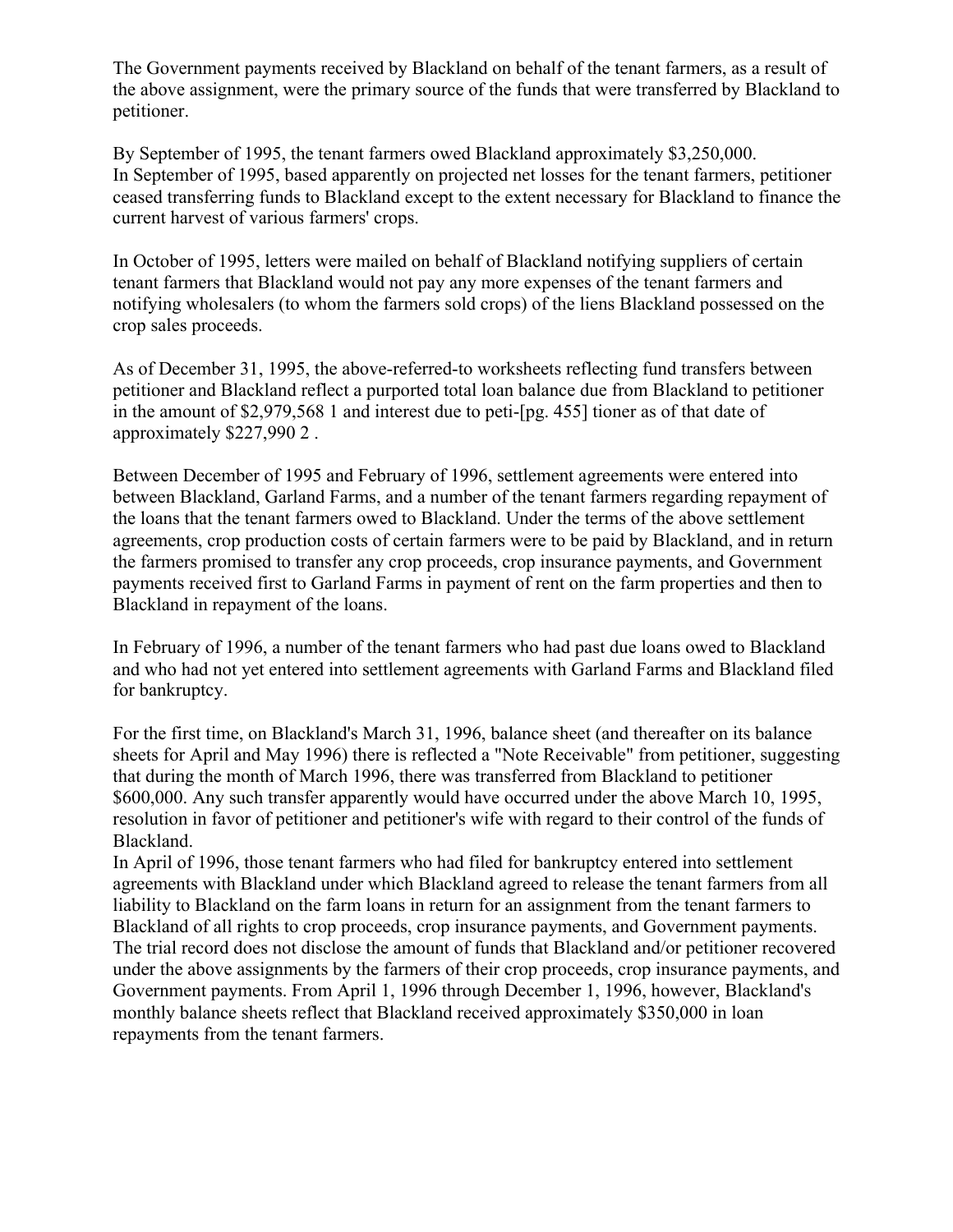Beginning with Blackland's June 30, 1996, balance sheet, Blackland's balance sheets make no further reference to a \$600,000 note receivable obligation due from petitioner to Blackland, and yet there is no indication that petitioner made such a payment to Blackland.

Blackland's monthly balance sheets from January 1, 1996, through the end of November of 1996, reflect that Blackland's stated loan balance owed to petitioner was reduced by \$33,293 from \$2,979,568 to \$2,946,275. On Blackland's December 31, 1996, balance sheet, the stated loan balance owed to petitioner was indicated as zero.

The evidence in the record does not reflect that petitioner ever made a formal demand for repayment from Blackland of the funds he transferred to Blackland between 1993 and 1995, and petitioner never attempted to obtain a monetary judgment against Blackland based on the funds transferred.

The only accounting books and records of petitioner (as distinguished from Blackland) relating to the funds he transferred to Blackland during 1993 through 1995 that are in evidence in this case consist of the above-mentioned worksheets. No income statements, balance sheets, general ledgers, journals, or complete bank account statements of petitioner relating to the funds he transferred to Blackland are in the record.

With regard to Blackland's financial records, the evidentiary record in this case includes Blackland's unaudited monthly and annual income statements and monthly balance sheets for 1992 through 1996, and general ledger accounts for limited periods of time. [pg. 456] Blackland was dissolved on March 28, 1997.

Petitioner's individual Federal income tax returns for 1992 through 1995 were prepared based on the accrual method of accounting.

On April 16, 1996, petitioner filed his individual Federal income tax return for 1995 on which there was claimed an ordinary business bad debt deduction in the amount of \$3,207,578, based on the claimed balance due from Blackland as of December 31, 1995, with respect to the purported loans petitioner had made to Blackland (computed as \$2,979,568 in principal and \$228,010 in accrued interest). The bad debt deduction claimed by petitioner for 1995 did not take into account the \$600,000 that petitioner appears to have withdrawn from Blackland in March of 1996, just days before the filing of petitioner's 1995 individual Federal income tax return. Due mostly to the above-claimed bad debt deduction, petitioner's individual Federal income tax return for 1995 reflected a \$3,267,334 net operating loss.

On October 15, 1996, petitioner filed an amended individual Federal income tax return for 1992 on which petitioner reflected a carryback of the above-claimed 1995 net operating loss. 3 Petitioner's amended income tax return for 1992 reflected a refund due to petitioner in the amount of \$215,353, which respondent denied.

Also on October 15, 1996, petitioner filed an amended individual Federal income tax return for 1993 on which petitioner claimed a carryback of the balance of the 1995 claimed net operating loss not used for 1992. 4 Petitioner's 1993 amended income tax return reflected a refund due petitioner in the amount of \$368,263, which respondent paid.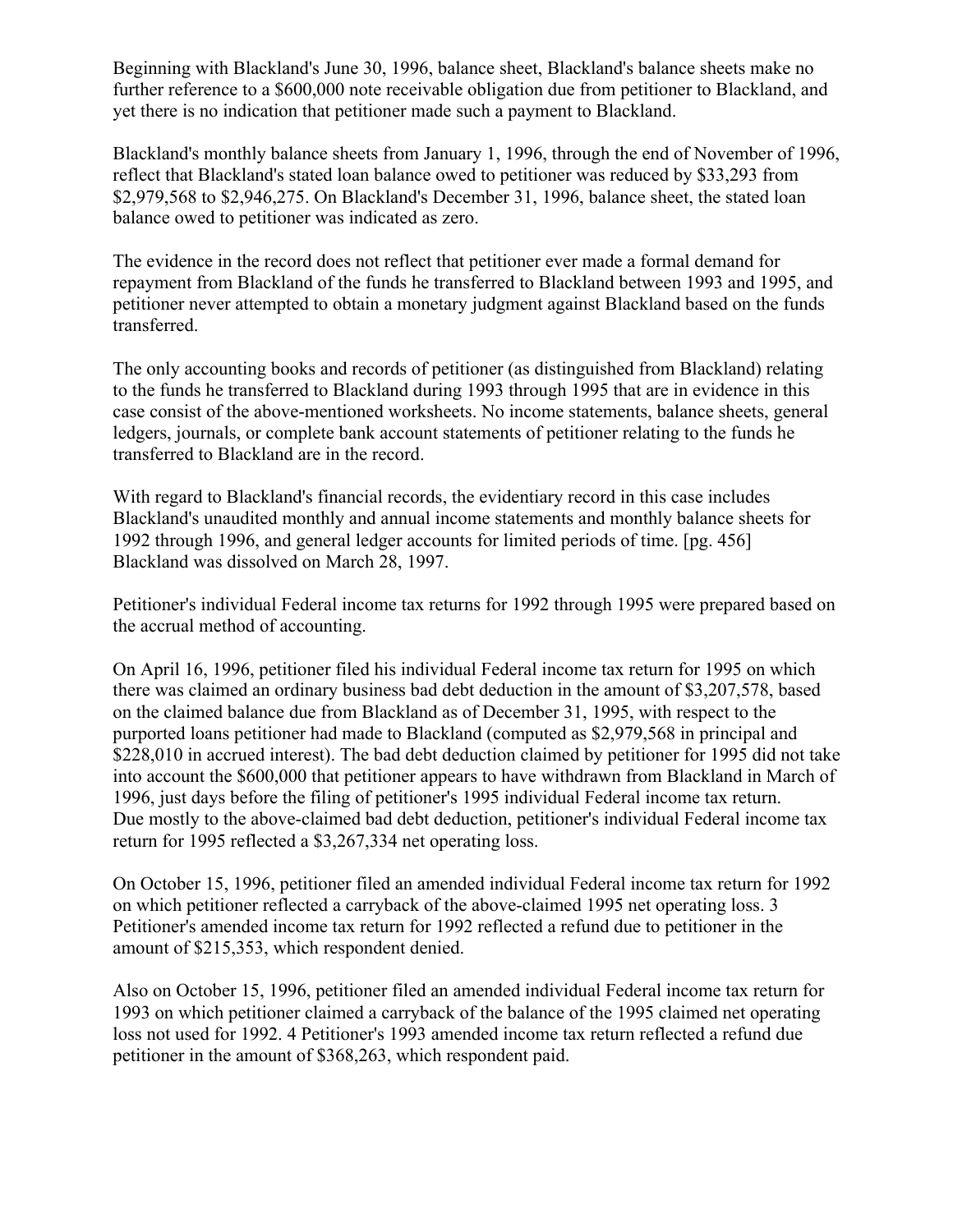None of Blackland's income tax returns are in evidence. Blackland did not claim bad debt deductions relating to the loans Blackland made to the tenant farmers until the filing of Blackland's 1996 Federal income tax return, on which a bad debt deduction in the total amount of \$2,872,776 relating thereto was claimed.

On audit of petitioner's 1993 and 1995 individual Federal income tax returns, respondent disallowed petitioner's claimed bad debt deduction for 1995 in the total amount of \$3,207,568 and the related net operating loss carryback and refund claimed for 1993.

## OPINION

 Section 166(a) allows bad debt deductions for loans that become worthless within a taxable year. Petitioner bears the burden of proving that the amounts in question constituted loans and that such loans became worthless in 1995, the year for which the deduction is claimed. 5 Rule 142(a); Welch v. Helvering, 290 U.S. 111, 115 [12 AFTR 1456] (1933).

Under section 1.166-1(c), Income Tax Regs., bad debt deductions are limited to bona fide loans that arise from genuine debtor-creditor relationships and that are based on valid and enforceable obligations to pay fixed or determinable sums of money. A gift or a contribution to capital does not constitute a valid loan for purposes of section 166. In re Uneco, Inc., 532 F.2d 1204, 1207 [37 AFTR 2d 76- 1119] (8th Cir. 1976); sec. 1.166-1(c), Income Tax Regs.

Necessary to the existence of a debtor-creditor relationship is a finding that the taxpayer-creditor had a reasonable expectation of repayment. Fisher v. Commissioner, 54 T.C. 905, 909-910 (1970).

Generally, courts analyze whether the requisite intent existed to repay funds transferred by a taxpayer to another individual or entity by examining objective evidence of the taxpayer's intentions. See, e.g., In re Uneco, Inc., supra at 1207-1208. Subjective evidence of the taxpayer's intent will also be considered. Id. at 1209.

The following factors, among others, are often considered: (1) Whether a purported loan was evidenced by a written promis-[pg. 457] sory note; (2) whether interest was charged; (3) whether a schedule for repayment and a stated maturity date were established; (4) whether security or collateral for the purported loan existed (and was perfected); (5) whether the purported debtor corporation was thinly or inadequately capitalized; (6) whether the proportion of the corporation's debt to equity would justify the purported loan; (7) whether repayment of the purported loan was predicated on the success of the purported debtor's business; (8) whether the purported debtor had the ability to obtain a similar loan from a bank; (9) whether the purported creditor participated in the management of the corporation; and (10) whether the purported loan was repaid by the stated maturity date. Id. at 1207-1208; Clark v. Commissioner, 18 T.C. 780, 783 (1952), affd. per curiam 205 F.2d 353 [44 AFTR 70] (2d Cir. 1953).

The failure of parties to produce evidence in their possession and control may give rise to a negative inference that, if produced, the evidence would be unfavorable to them. McKay v. Commissioner, 89 T.C. 1063, 1069 (1987), affd. 886 F.2d 1237 [64 AFTR 2d 89-5712] (9th Cir. 1989); Wichita Terminal Elevator Co. v. Commissioner, 6 T.C. 1158, 1165 (1946), affd. 162 F.2d 513 [35 AFTR 1487] (10th Cir. 1947).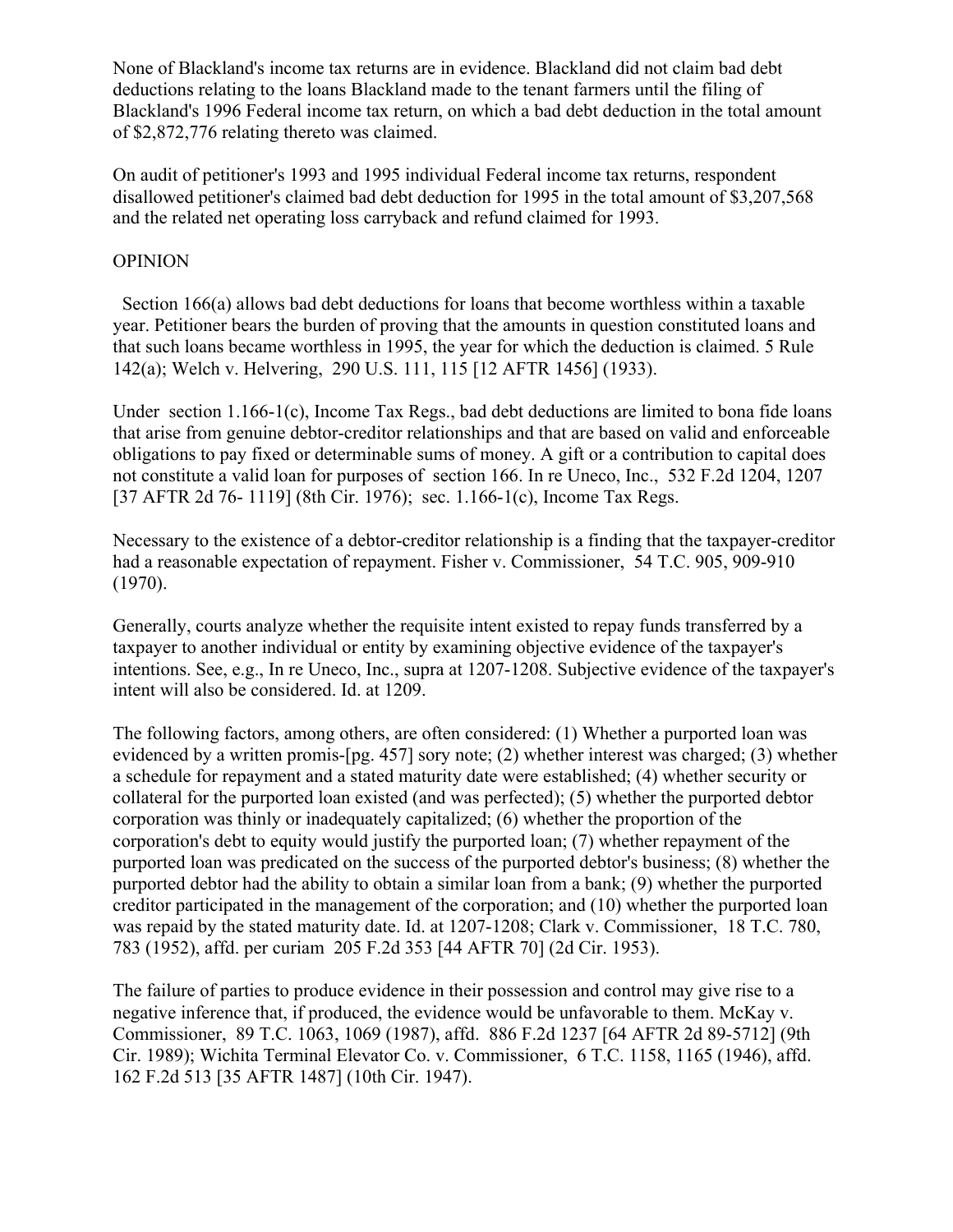Petitioner argues that he reasonably expected repayment of the full \$3,545,020 he transferred to Blackland between 1993 and 1995, plus interest, that the funds were transferred by him to Blackland based on a valid debtor-creditor relationship and on an enforceable debt obligation of Blackland, that the loans to Blackland became worthless in 1995, and, therefore, that he should be entitled to the \$3,207,578 claimed bad debt deduction for 1995.

Respondent argues that petitioner has neither proved that the funds petitioner transferred to Blackland between 1993 and 1995 represented valid loans nor that the purported loans became worthless by December 31, 1995.

At the outset, we emphasize that the funds Blackland transferred to the tenant farmers are not in dispute. Respondent has not challenged the loan characterization thereof. At issue are only the funds petitioner transferred to Blackland. With regard thereto, we agree with both of respondent's arguments. The credible evidence before us is inadequate to establish that the funds petitioner transferred to Blackland constituted valid and enforceable debt obligations and that the purported loans became worthless by December 31, 1995.

No written loan agreement or written line of credit agreement was signed by petitioner. The two documents entitled "revolving credit notes" were not negotiated on behalf of Blackland. Rather, they were executed on behalf of Blackland at the direction of petitioner. They provided no repayment schedule, and one of the two notes provided no maturity date. Petitioner never made a formal demand for repayment of the funds he transferred to Blackland.

Not until 1995 did petitioner enter into a security agreement with Blackland with regard to the approximate \$1.5 million transferred to Blackland prior thereto, and there is no evidence in the record that such security interest was ever perfected.

Blackland initially recorded funds received from petitioner as "shareholder loans", even though petitioner claims never to have been a shareholder of Blackland. As we have found, however, regardless of the employees of Garland Farms who were named as nominal shareholders of Blackland, petitioner controlled Blackland. The evidence does not establish that the funds petitioner transferred to Blackland constituted loans. Rather, the funds appear to constitute transfers by petitioner to Blackland of equity capital.

General ledgers and income tax returns of Blackland for the relevant years are not in evidence, which would reflect the ledger and tax return treatment by Blackland of the funds received from petitioner and the details of Blackland's March 1996 \$600,000 transaction with petitioner. Petitioner, who has the burden of proof, has failed to establish that a genuine debtor-creditor relationship existed between [pg. 458] Blackland and himself with regard to the funds in question and that the purported loans constituted valid debt.

Further, and in the alternative, we conclude that the evidence does not establish that the purported loans to Blackland became worthless by the end of 1995, the year for which the bad debt deduction is claimed.

As late as December 31, 1995, petitioner continued to transfer funds to Blackland, and in 1996 Blackland continued to transfer funds to petitioner.